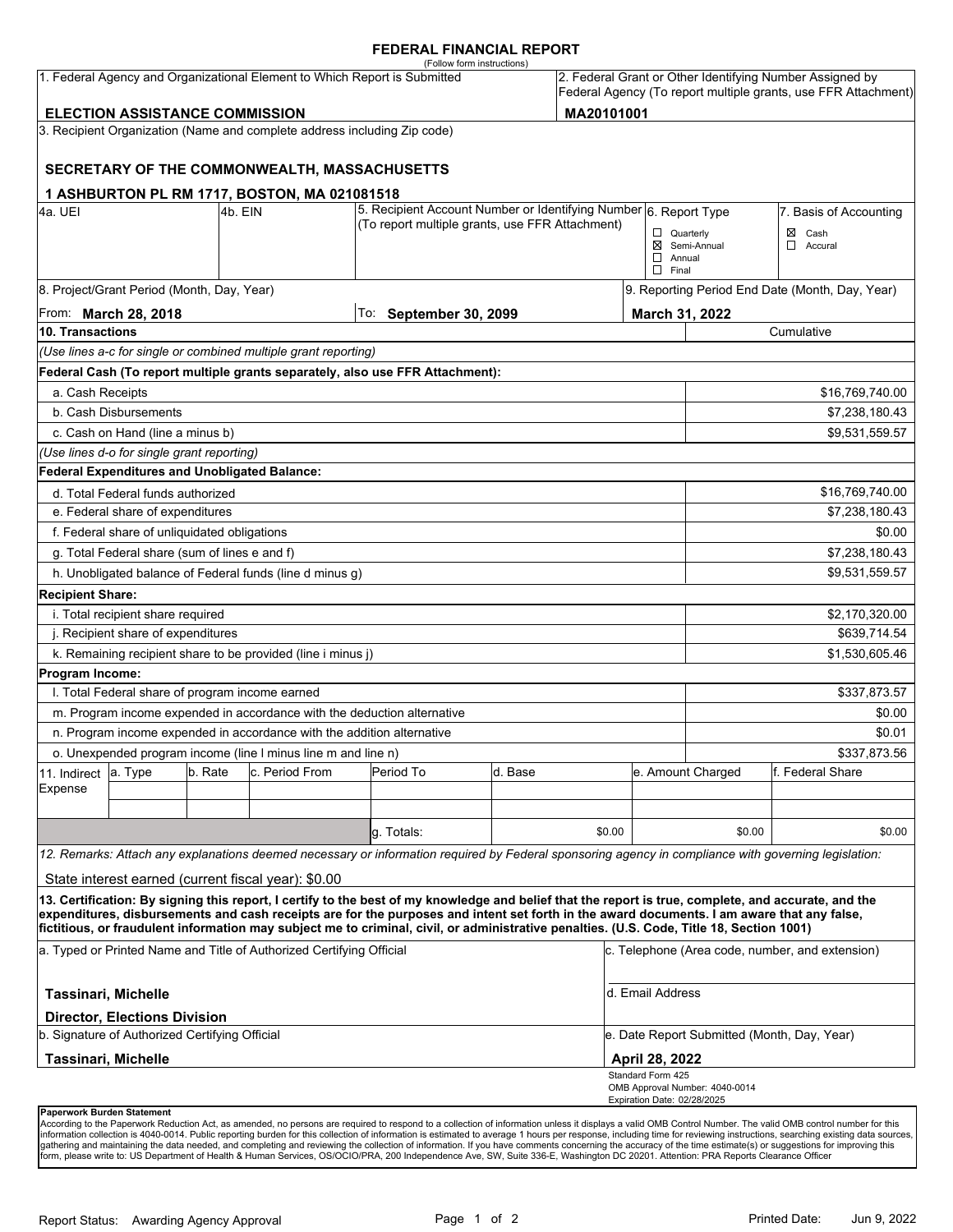|                               | <b>FEDERAL FINANCIAL REPORT</b><br>(Additional Page)                                                                                                                                                                                                                                            |
|-------------------------------|-------------------------------------------------------------------------------------------------------------------------------------------------------------------------------------------------------------------------------------------------------------------------------------------------|
| Federal Agency & Organization | : ELECTION ASSISTANCE COMMISSION                                                                                                                                                                                                                                                                |
| Federal Grant ID              | MA20101001                                                                                                                                                                                                                                                                                      |
| <b>Recipient Organization</b> | SECRETARY OF THE COMMONWEALTH, MASSACHUSETTS<br>1 ASHBURTON PL RM 1717, BOSTON, MA 021081518                                                                                                                                                                                                    |
| UEI                           |                                                                                                                                                                                                                                                                                                 |
| UEI Status when Certified     |                                                                                                                                                                                                                                                                                                 |
| <b>EIN</b>                    |                                                                                                                                                                                                                                                                                                 |
| Reporting Period End Date     | March 31, 2022                                                                                                                                                                                                                                                                                  |
| Status                        | Awarding Agency Approval                                                                                                                                                                                                                                                                        |
| <b>Remarks</b>                | : State interest earned (current fiscal year): \$0.00<br>State interest expended (current fiscal year): \$0.00<br>Program income earned (current fiscal year): \$0.00<br>Program income earned breakdown (current fiscal year): \$0.00<br>Program income expended (current fiscal year): \$0.00 |

**Federal Agency Review** 

Reviewer Name Phone # Email Review Date Review Comments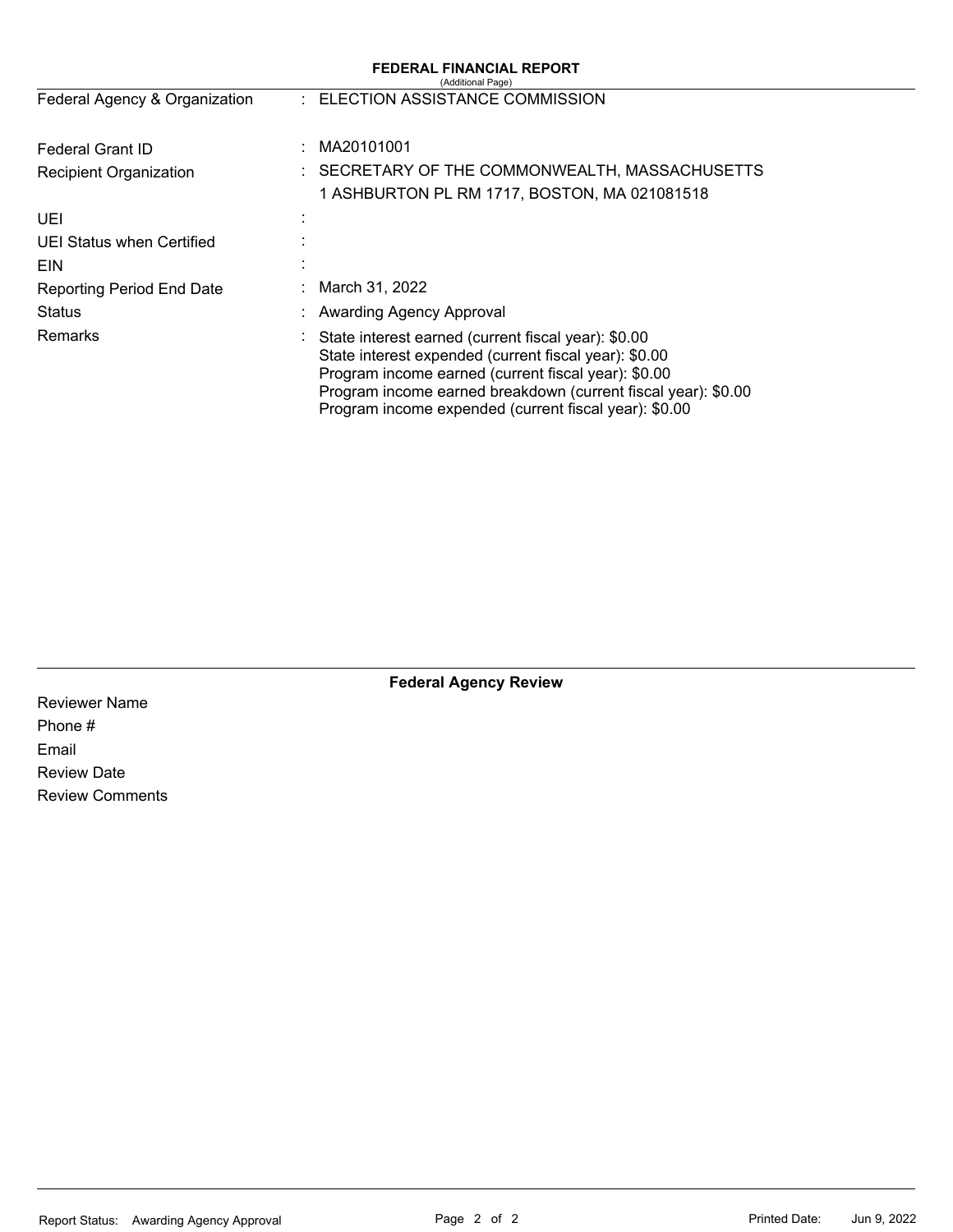# ZUZ I-ZUZZ EAU Progress Report

# 3. EAC Progress Report

#### **1. State or Territory:**

Massachusetts

### **2. Grant Number:**

MA20101001

#### **3. Report:**

Semi-Annual (Oct 1 - March 31)

## **4. Grant:**

Election Security

## **5. Reporting Period Start Date**

10/01/2021

## **6. Reporting Period End Date**

03/31/2022

l

# 4. Progress and Narrative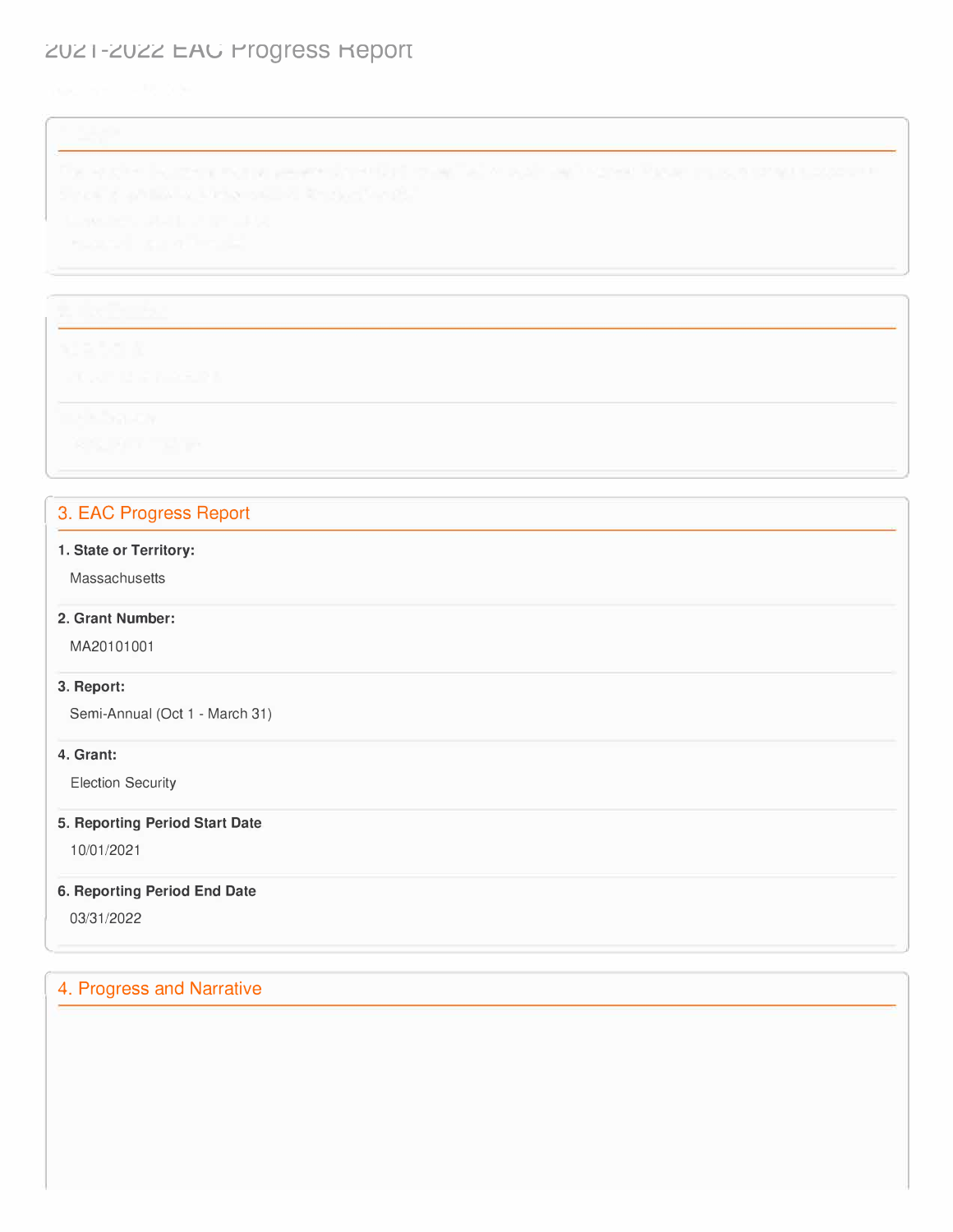**7. Describe in detail what happened during this reporting period and explain how you implemented the approved grant activities in accordance with your State Plan/Program Narrative.** *(Note: Your activities should align with your Grant Cost Categories Table.)* 

HAVA Security Funds were used to fund our cyber security team, including regional cyber security advisors who meet weekly with local election officials and local IT staff, to fund tools (both hardware and software) and to provide additional security for intrusion detection and implementation of best practices related to cyber security.

**8. Describe any significant changes to your program during the project, including changes to your original State Plan/Program Narrative or favorable developments that improved program efficiency and/or service delivery.** 

N/A

#### **9. Issues Encountered:**

**Describe all major issues that arose during the implementation of the project and the reasons why established goals were not met, if applicable. Address each issue separately and describe whether and how the issues were resolved. Also, briefly discuss the implications of any unresolved issues or concerns.** 

N/A

#### **10. Provide a description of any training conducted, including security training.**

Our cyber security team is consistently providing training to our election staff and local election officials. This includes in-person training as well as online training exercises.

**11. Subgrants:**

#### **Did your office provide subawards to local jurisdictions during this reporting period?**

No

## **Provide a breakdown of aggregate subawards expenditures across major categories.**

Total: 0

## **12. Match:**

## **Describe how you are meeting or have met the matching requirement.**

We are expending state funds on products, both hardware and software, as well as IT services that qualify under HAVA security funding.

**13. Report on the number and type of articles of voting equipment obtained with the funds. Include the amount expended on the expenditure table.** 

N/A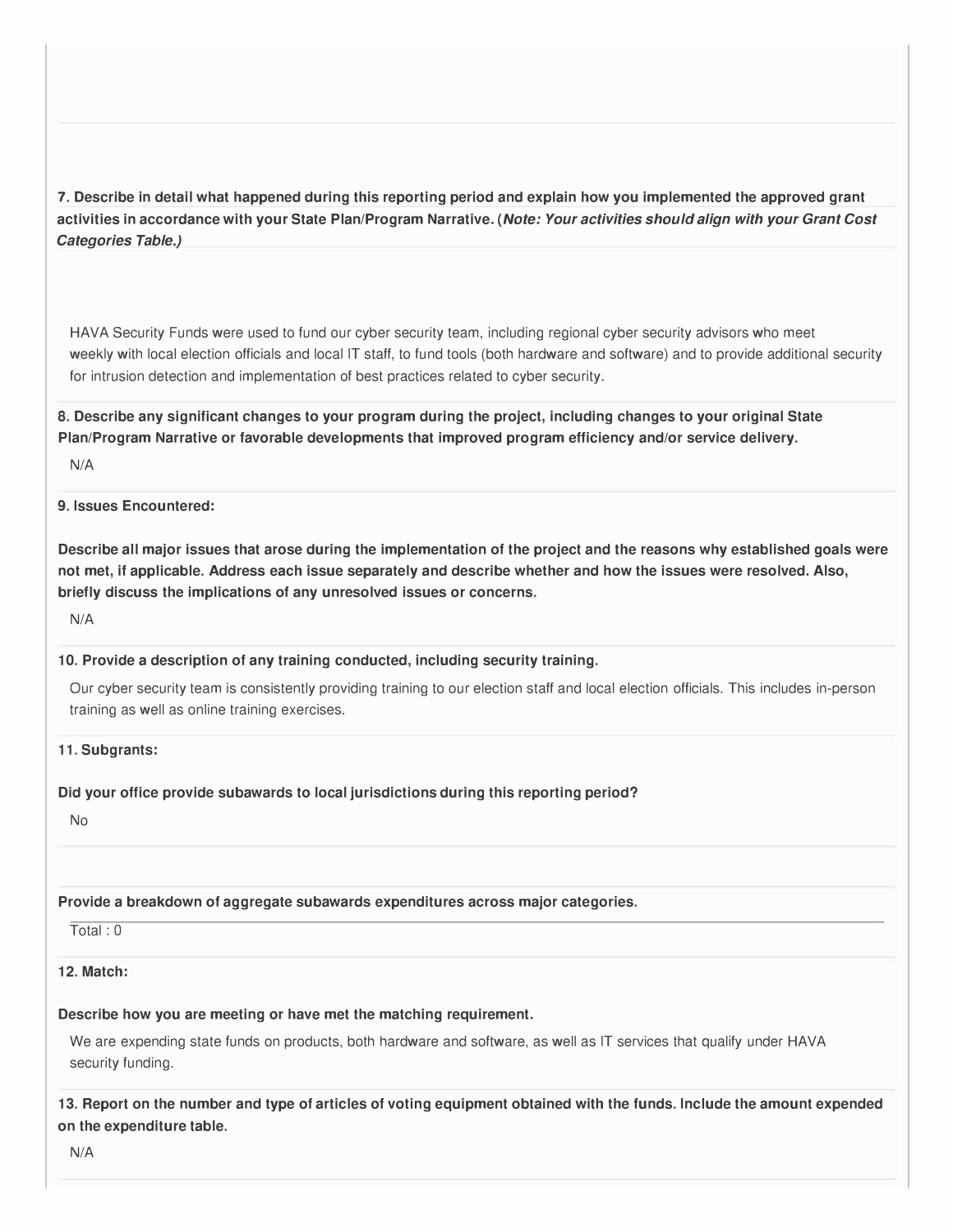## 5. Expenditures

### **14. Current Period Amount Expended and Unliquidated Obligations**

### **GRANT COST CATEGORIES- FEDERAL**

Voting Equipment and Processes: : \$0 Post-Election Auditing:: \$0 Voter Registration Systems: : \$0 Cyber Security: : \$99407 4 Voter Education/Communications: : \$0 Accessibility: : \$0 Staffing: : \$0 Training: : \$0 Subgrants: : \$0 Indirect Costs (If applicable, FFR Line 11): : \$0 Unliquidated Obligations (If applicable, FFR Line 10f): : \$0 Other (Specify below) : \$0 Other (Specify below) : \$0 Other (Specify below) : \$0 Total: \$994074 **Comments:** 

## **15. GRANT COST CATEGORIES- MATCH**

Voting Equipment and Processes: : \$0 Post-Election Auditing:: \$0 Voter Registration Systems: : \$11248 Cyber Security: : \$0 Voter Education/Communications: : \$0 Accessibility: : \$0 Staffing: : \$0 Training: : \$0 Subgrants: : \$0 Indirect Costs (If applicable, FFR Line 11): : \$0 Unliquidated Obligations (If applicable, FFR Line 10f): : \$0 Other (Specify below) : \$0 Other (Specify below) : \$0 Other (Specify below) : \$0 Total : \$11248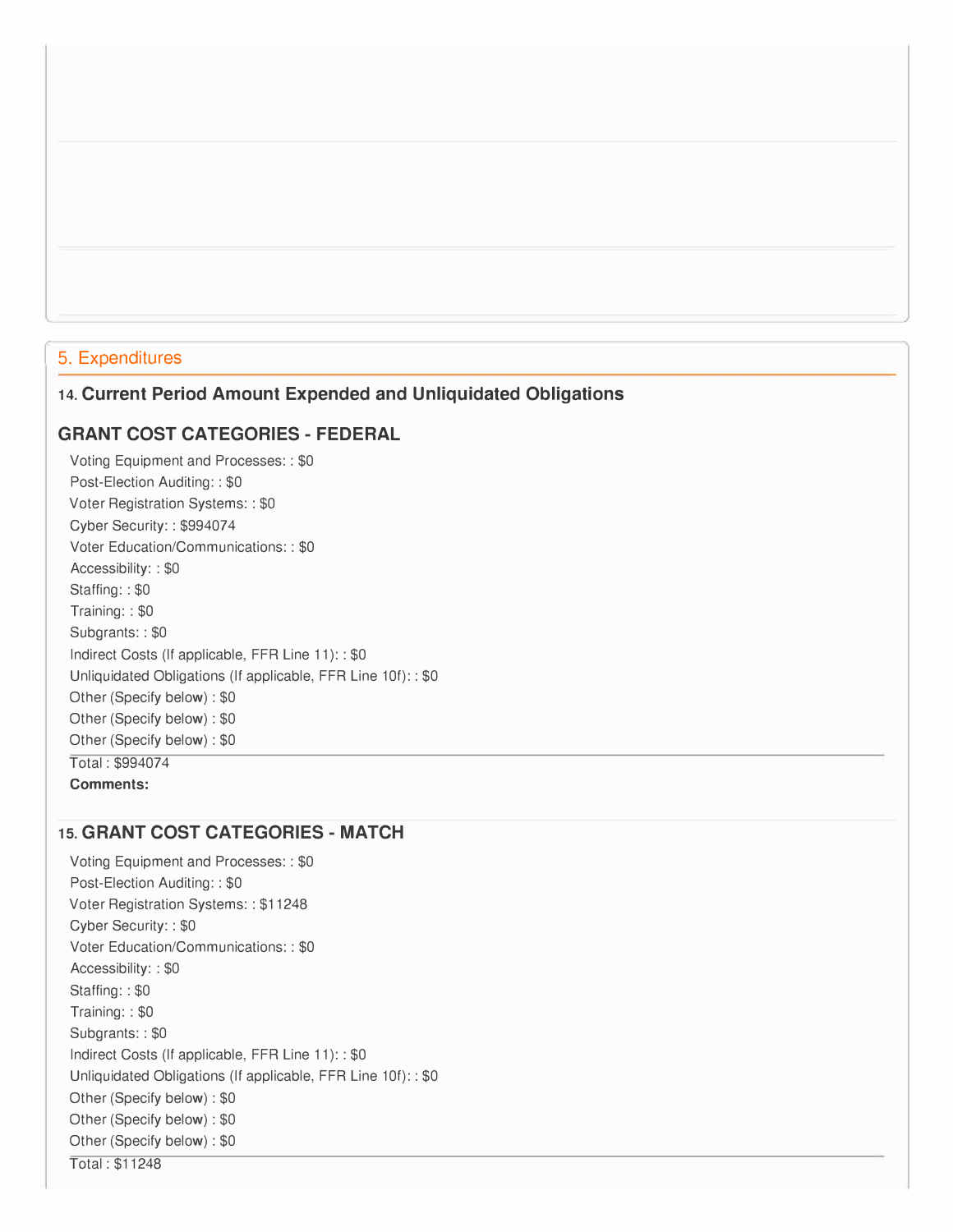#### **Comments:**

# 17. Expenditures

#### **16. Confirm Total Grant Expenditure Amounts**

Federal: \$994074 Match : \$[11,247.50](https://11,247.50) Total : \$1005321.5

**Confirm Total Grant Expenditure Amounts** 

Total: \$0

**0MB CONTROL NUMBER: 3265-0020** 

### 8. Certification

**Name and Contact of the authorized certifying official of the recipient.**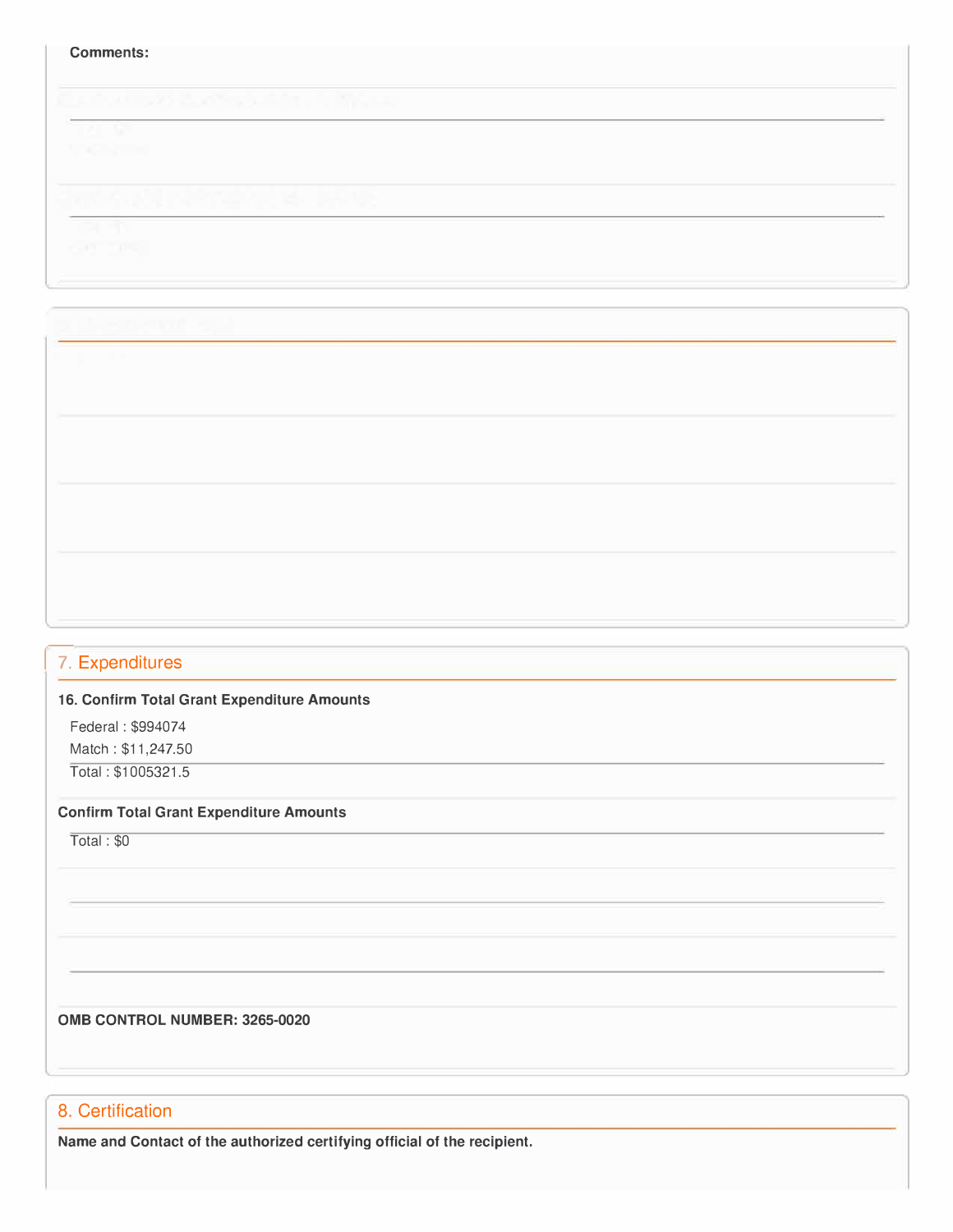#### **First Name**

Michelle

#### **Last Name**

Tassinari

## **Title**

Director and Legal Counsel, Elections Division

### **Phone Number**

#### **Email Address**

**Signature of Certifying Official:** 

 $\star$  lum

Signature of: Michelle K. Tassinari

# 9. Report Submitted to EAC